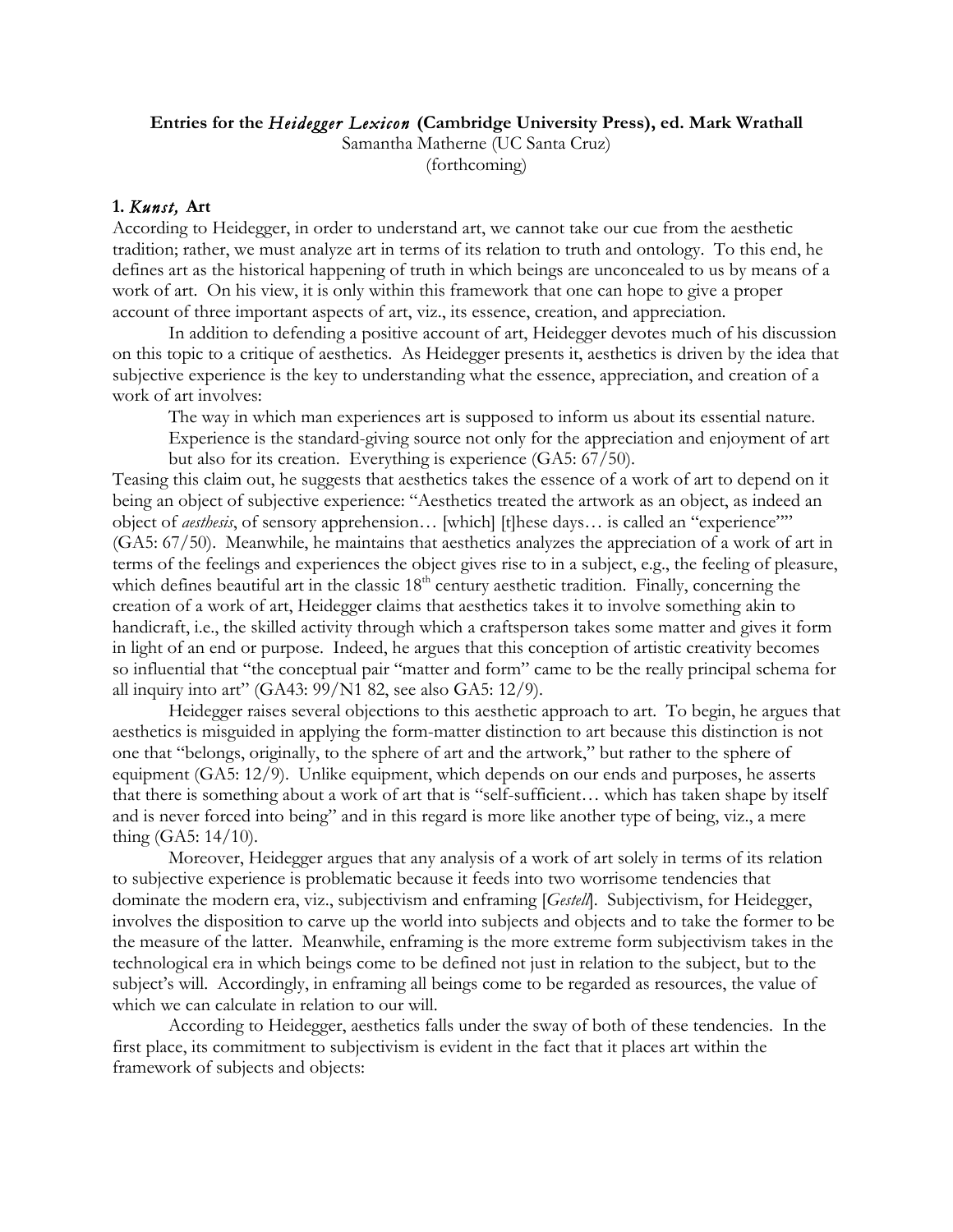[in aesthetics] [t]he artwork is posited as the "object" for a "subject"; definitive for aesthetic consideration is the subject-object relation… The work becomes an object in terms of that surface which is accessible to "lived experience" (GA43: 91/N1 78).

Furthermore, he indicates that the influence of technology and enframing is manifest in rise of the "art business" [*Kunstbetriebes*] and the fact that works of art come to be defined in relation to that business, e.g., as objects to be enjoyed by the connoisseur, preserved by the curator, criticized by the critic, etc. (GA5: 26/19).

Heidegger raises a number of objections against aesthetics on the basis of the tendencies towards subjectivism and enframing in it. To begin, aesthetics falls prey to Heidegger's more general objection to these tendencies, viz., that they encourage an overly anthropocentric understanding of beings. Rather than understanding beings on their own terms, according to their own essences, he objects that subjectivism and enframing erroneously lead us to define beings solely in terms of their relation to human beings. For Heidegger, then, aesthetics goes wrong insofar as it overlooks the ways in which works of art manifest something that is not entirely of human making.

Furthermore, he objects that by treating a work of art as an object of subjective experience or as a resource, aesthetics overlooks the true value of a work of art. "For us today," he says, "the beautiful is the relaxing, what is restful, and thus intended for enjoyment. Art then belongs in the domain of the pastry chef" (GA40: 140/IM 146). However, on Heidegger's view, this misestimates the value of what a work of art as 'great art' could be:

Great art and its works are great in their historical emergence and Being because in man's historical existence they accomplish a decisive task: they make manifest, in the way appropriate to works, what beings as a whole are…. Art and its works are necessary only as an itinerary and sojourn for man in which the truth of beings as a whole… opens itself up to him.... [A]rt is great because it is an "absolute need" (GA43: 100/84).

As this passage indicates, he thinks great art accomplishes a decisive task in history because it answers an absolute need, viz., to understand the truth of beings as a whole. However, echoing Hegel's claims about the end of art, Heidegger maintains that although there used to be great art, e.g., in Greece, "when aesthetics achieves its greatest possible height, breadth, and rigor of form, great art comes to an end" (GA43: 100/N1 84, see also GA5: 67-60/50-2). By Heidegger's lights, by approaching art from within the subjectivist and enframing perspectives, aesthetics mistakenly limits the potential of a work of art to the realm of pastry when it, in fact, once did and perhaps could once again play a decisive historical role in our understanding of the truth of beings.

On this point, Heidegger does not appear to share Hegel's conviction that great art must remain a thing of the past. Rather, he leaves open the possibility that art might one day again be great; indeed, he even indicates that art might be what saves us from the grip of technology:

Could it be that [poetic] revealing lays claim to the arts most primally, so that they for their part may expressly foster the growth of the saving power…? Whether art may be granted this highest possibility of its essence in the midst of the extreme danger, no one can tell (GA7:36/QCT 35).

At the very least, he acknowledges that art has a possibility higher than that which aesthetics accords it and leaves it open whether it can once again play a decisive role in history, revealing to us the truth of beings as they are in their own essence.

Contrary to the aesthetic tradition, Heidegger thus thinks that a proper analysis of the essence, creation, and appreciation of art is one that relies neither on the framework of subjects and objects, nor on the enframing perspective of technology and that, instead, restores the possibility that art can be great insofar as it historically reveals to us the truth of beings. Defending such an account is something that Heidegger undertakes with his first major essay on art, 'The Origin of the Work of Art' (1935-6) and that he refines over the years, especially in his lectures and writing on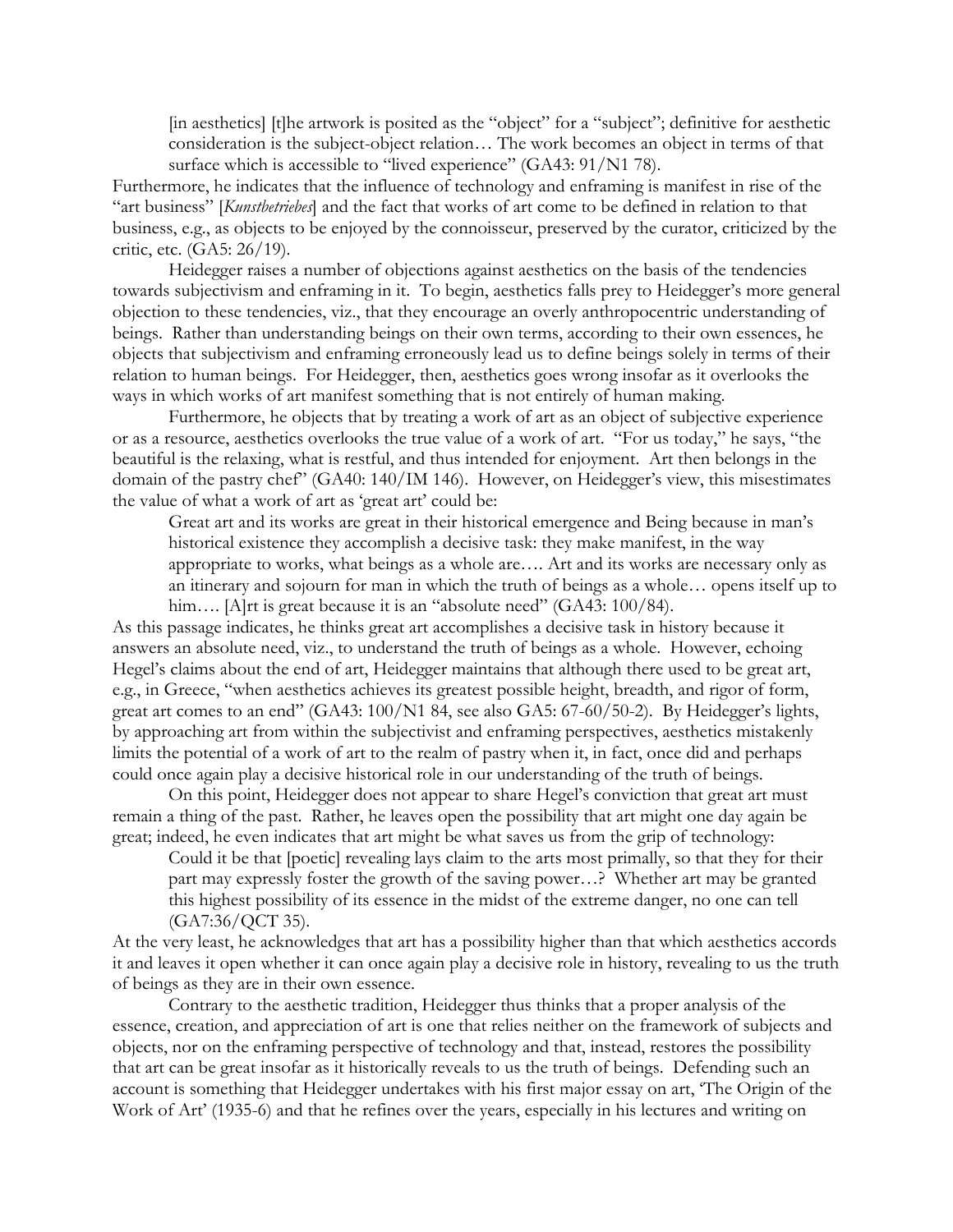poetry, e.g., his lectures on Hölderlin's 'Germania' and 'The Rhine' (GA39, 1934-5), *Elucidations of Hölderlin's Poetry* (GA4, 1936-68), 'Why Poets?' (1946), and '...Poetically Man Dwells...' (1951).<sup>1</sup>

In order to develop the details of Heidegger's account, it makes sense to start, as he does in the 'Origin' essay, with a discussion of the essence of art. Heidegger begins this essay by drawing a distinction between a *work of art* and *art*. Whereas a work of art is a particular type of being that we can come across in experience, e.g., a painting, he claims that art is what serves as the 'origin' of a work of art, i.e., the "source of its nature [*Wesen*]" (GA5: 1/1). He, in turn, defines art as "a happening of truth," which involves "the setting-itself-to-work of the truth of beings" [*das Sich-ins-Werk-Setzen der Warheit des Seienden*] (GA5: 21/16). By 'truth' in this context, Heidegger has in mind the Greek conception of truth as *aletheia*, which involves the "unconcealment of beings"; in which case, when truth happens in art, he thinks the truth of beings is unconcealed (GA5: 21/16). However, as the definition of art indicates, this unconcealment is something that occurs when truth sets itself '*ins-Werk*', i.e., it both actively sets itself to work and sets itself up in a work of art. Accordingly, he defines a work of art as a being in which truth happens, as beings are unconcealed to us.

In order to illustrate this definition of a work of art, in the 'Origin' essay Heidegger uses several examples, the two most famous of which are a painting of peasant shoes by van Gogh and a Greek temple at Paestum.<sup>2</sup> In the case of the van Gogh shoes, Heidegger claims that the painting involves a happening of truth because it discloses to us what pertains to the essence of the shoes insofar as they are equipment, viz., 'reliability' (GA5:  $19/14$ ).<sup>3</sup> Meanwhile with regards to the temple, Heidegger suggests that truth happens in it insofar as it "opens up a world while, at the same time, setting this world back onto the earth" (GA5: 28/21). 'World' and 'earth' are technical terms for Heidegger and since they play a pivotal role in his analysis of how truth happens not just in the temple, but in any work of art, they warrant closer analysis. 4

In the 'Origin' essay, he characterizes a world as "the world of [a] historical people," e.g., the world of ancient Greece or the Middle Ages, and he claims that it is shaped by the complex web of relations that give meaning to everything in that world (GA5: 28/21). For example, he suggests that the world of ancient Greece is determined by the "paths and relations in which birth and death, disaster and blessing, victory and disgrace, endurance and decline acquire for the human being the shape of its destiny" (GA5: 28/21). By contrast, he describes the earth as something that arises out of itself, independently from us. Indeed, he suggests it is 'self-closing' and 'self-secluding', something that shuts itself off from human attempts to understand it (GA5: 35/26, 34/25). Nevertheless, he also maintains that the earth serves as the secure basis out of which everything else arises; hence, the earth serves as that in which everything, including a historical human world, is grounded.

 <sup>1</sup> For a discussion of Heidegger's later reflections on non-poetic arts, including the abstract painting of Klee and Cézanne and east Asian art, see Young (2001): Chapter 4. See also Sharr (2007) for a discussion of Heidegger and architecture and Torsen (2014) for a discussion of Heidegger and abstract art. 2 Another important example that he mentions, but develops to a lesser extent is C.F. Meyer's poem "The Roman

Fountain." For criticism of Heidegger's use of examples in art merely as a means to explore his own philosophical ideas about truth and being, see Pöggler.

<sup>3</sup> Heidegger's analysis of the van Gogh painting was sharply criticized by the art historian Meyer Schapiro (1968, 1994) for amalgamating together several of van Gogh's paintings of shoes together and for identifying the shoes as peasant shoes, when they are, in fact, van Gogh's own shoes. For responses to this criticism, see Derrida (1987) who objects to both Heidegger's anti-modern privileging of the rural and Schapiro's privileging of the individual and Thomson (2011) who defends Heidegger's use of the painting on phenomenological grounds. 4 There is a debate about the relative value of each of these examples for Heidegger: while Dreyfus (2005) and Young

<sup>(2001)</sup> argue that the Greek temple is the most important example, Thomson (2011) claims van Gogh's painting is the most important.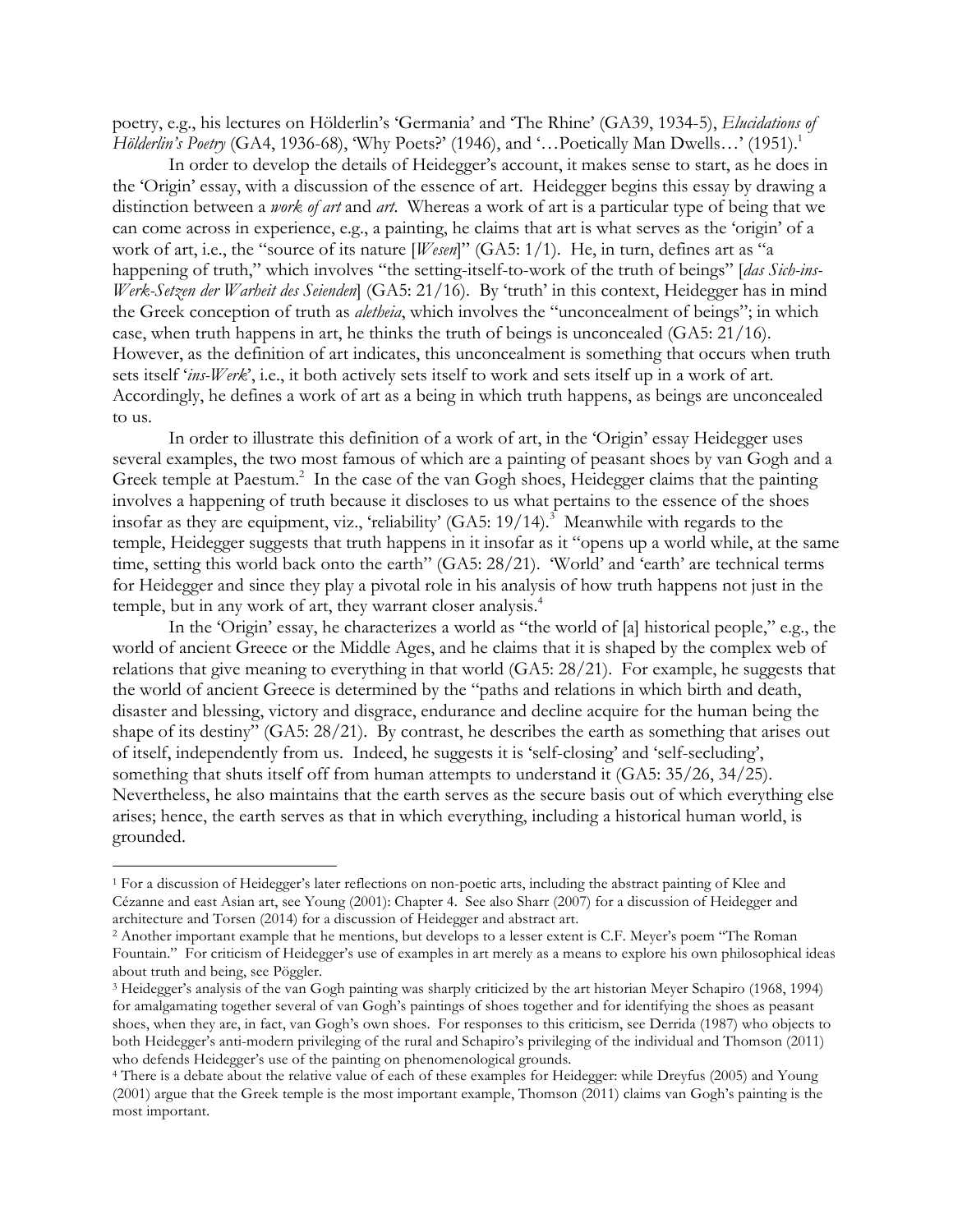Heidegger, in turn, connects the idea of world and earth to a work of art, claiming that it is of the essence of a work of art to, one, set up a world, and, two, set forth the earth. On his view, a work sets up a world when it "opens up a *world* and keeps it abidingly in force" (GA5: 30/22).<sup>5</sup> That is to say, the work is something that discloses and illuminates a particular historical world, e.g., van Gogh's painting opens up the world of the peasant woman to us. Meanwhile, he claims that a work sets forth the earth because it allows it to emerge as what it is, i.e., as something self-secluding, selfclosing, and not of human making. Whether we consider the earthly materials a work of art is made of, e.g., "stone, wood, metal, color, language, tone," or the earthly setting in which a work is situated, e.g., the Greek temple standing on a rocky hillside, Heidegger claims that works of art make the earth visible to us (GA5: 31/23).

Although a work thus brings world and earth into relationship with one another, Heidegger argues that this relationship is one that involves conflict and strife. This is due to the fact that world and earth, on his view, are "essentially different":

The world is the self-opening openness of the broad paths of simple and essential decisions in the destiny of a historical people. The earth is the unforced coming forth of the continually self-closing (GA5: 35/26).

Insofar as the world demands openness and the earth demands concealment, when they come together in a work of art, Heidegger argues that they will be in conflict with one another. Yet in spite of this conflict, he maintains that the 'rift' [*Riß*] between the two should not be understood as a 'cleft' between them, but rather as a 'design' that binds the two together and which is, in turn, fixed in place in the 'figure' [*Gestalt*] of the work of art (GA5: 51/38).

For Heidegger, then, a work of art is something that sets up a world and sets forth an earth and in so doing makes the strife and rift between the two manifest in its figure. On Heidegger's account, recognizing these features of a work of art is crucial for understanding how truth happens in it. For he claims that,

Truth establishes itself in the work. Truth is present only as the strife between clearing and concealing in the opposition between world and earth. As this strife of world and earth, truth wills its establishment in the work (GA5: 50/37).

Heidegger's reasoning is as follows. Although truth is something that involves the unconcealment of beings, unconcealment is something that requires concealment. Beings do not just immediately disclose themselves to us; rather, they are initially concealed from us because they either 'refuse' or 'obstruct' themselves from us, and in order for truth, i.e., unconcealment to happen, there must be a 'clearing' or 'opening' among what is concealed, which illuminates those beings (GA5: 40-1/30). For this reason, Heidegger asserts, "truth happens as the ur-strife between clearing and concealment" (GA5: 42/32). However, given that he connects earth to what is concealing and closing and world to what opens and clears, he takes the tension between concealment and unconcealment to involve the strife between earth and world. Thus, in order for truth to happen, the world and earth must be brought into strife with one another, which is precisely what takes place in a work of art. The Greek temple, for example, can disclose the nature of the Greek world and the earth upon which it rests because it brings them out of unconcealment and makes their strife manifest.

There is, however, one further aspect of Heidegger's account of the essence of art in the 'Origin' essay, which sets the scene for much of his later thought about this topic, viz., the claim that "*All art*, as the letting happen of the advent of the truth of beings, is, *in essence*, *poetry* [Dichtung]"

<sup>&</sup>lt;sup>5</sup> There is a question as to whether Heidegger's claim that a work sets up a world should be understood in an ontological sense, i.e., it founds a world, and/or in an epistemological sense, i.e., it reveals a world to us. See Dreyfus (1993), Young (2001): 29-34, and Richardson (2012): 294-8.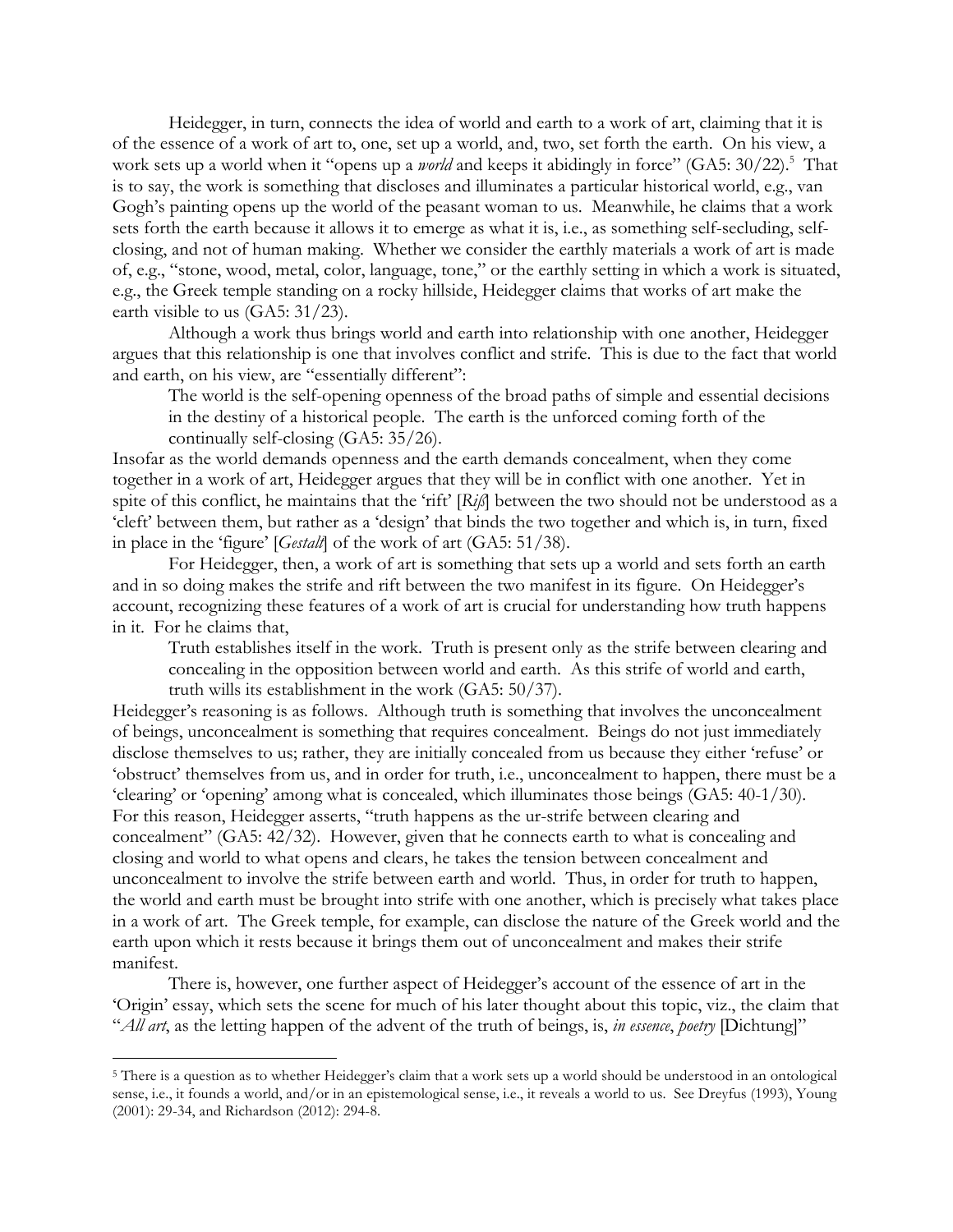(GA5: 60/44). In order to clarify this idea, Heidegger draws a distinction between a narrow and broad sense of poetry: poetry in a narrow sense refers to the particular kind of linguistic work referred to as 'poesy', whereas poetry in the broad sense refers to the "illuminating projection of truth" (GA5: 60/45). Although Heidegger is aware that the latter is an unusual way to gloss what poetry is, he argues that it makes sense as long as we have "the right concept of language" (GA5: 61/45). Though we tend to think of language as a means of communication, he insists that there is a more primordial sense of what language is as something that "brings beings as beings, for the first time into the open"; hence, he claims that language involves a kind of "[p]rojective saying" (GA5: 61/46). On his view, poetry in a broad sense just is this type of projective saying that brings beings into unconcealment. So when Heidegger claims that art is poetry, he means art is poetry in the broad sense, i.e., it is something that involves projecting the strife between world and earth in such a way that allows beings to be unconcealed, hence truth to happen.

What, thus, emerges in the 'Origin' essay is Heidegger's view that it is of the essence of art to be something that involves the happening of truth, i.e., poetry in the broad sense, and it is of the essence of a work of art to be a being in which truth happens.

Turning to Heidegger's account of the creation of a work of art, in the 'Origin' essay he argues that instead of analyzing creation as aesthetics does in terms of the relationship between the artist and a work of art, we should instead take our cue from the essence of the work of art itself:

Though the work first becomes an actual thing through the completion of creative activity and is, therefore, dependent on such activity for its reality, the essence of creation is determined by the essence of the work (GA5: 47/35).

Given that a work of art is essentially a being in which truth happens, he claims that, "we can characterize creation as the allowing of something to come forth in what has been brought forth" (GA5: 48/35-6). The createdness of a work of art, thus, depends on the way in which it allows for truth to happen in it.

Although his analysis of the creation of a work of art in the 'Origin' essay accordingly keeps some distance from an analysis of artistic activity, this is a topic that he devotes more attention to in his writings on poetry, emphasizing the idea that the creation of a poem involves, one, receptivity, and, two, the creation of a 'building' in which human beings can 'dwell'.<sup>6</sup>

While Heidegger discusses poets like Rilke and Trakl, there is no poet, indeed no artist, who looms larger in Heidegger's corpus than Hölderlin: in addition to lecturing and writing about Hölderlin's poetry, many of Heidegger's key philosophical ideas, like the fourfold, the flight of the gods, remembrance, the festival, etc., owe a debt to Hölderlin. When pressed to explain why Hölderlin occupies such an important place for him, Heidegger claims that what singles Hölderlin out is that he is "*the poet's poet*," i.e., a poet who uses his poetry to explore what the poetic vocation amounts to (GA4: 34/52).

By Heidegger's lights, Hölderlin helps us see that contrary to the aesthetic view that analyzes artistic creativity in terms of the activity of the artist, poetic creativity is, in fact, a process in which the poet is initially receptive to beings and the work she produces is the means by which she gives what she has received. Making this point in 'Why Poets?', he says,

 <sup>6</sup> Whether we can extend Heidegger's analysis of poetic creativity to artistic creativity more generally depends upon whether one lays emphasis on his claim that all art is essentially poetry or his claim that given its connection to language, poetry is a privileged form of art: "poesy happens in language because the latter preserves the primordial essence of poetry. Building and plastic creation, on the other hand, happen, always and only, in the open of saying and naming" (GA5: 62/46). If one emphasizes the former, then it seems viable to apply the model of creation in poetry to other artforms; but if one emphasizes the latter, then it would seem creation in poetry is distinct from what occurs in other artforms.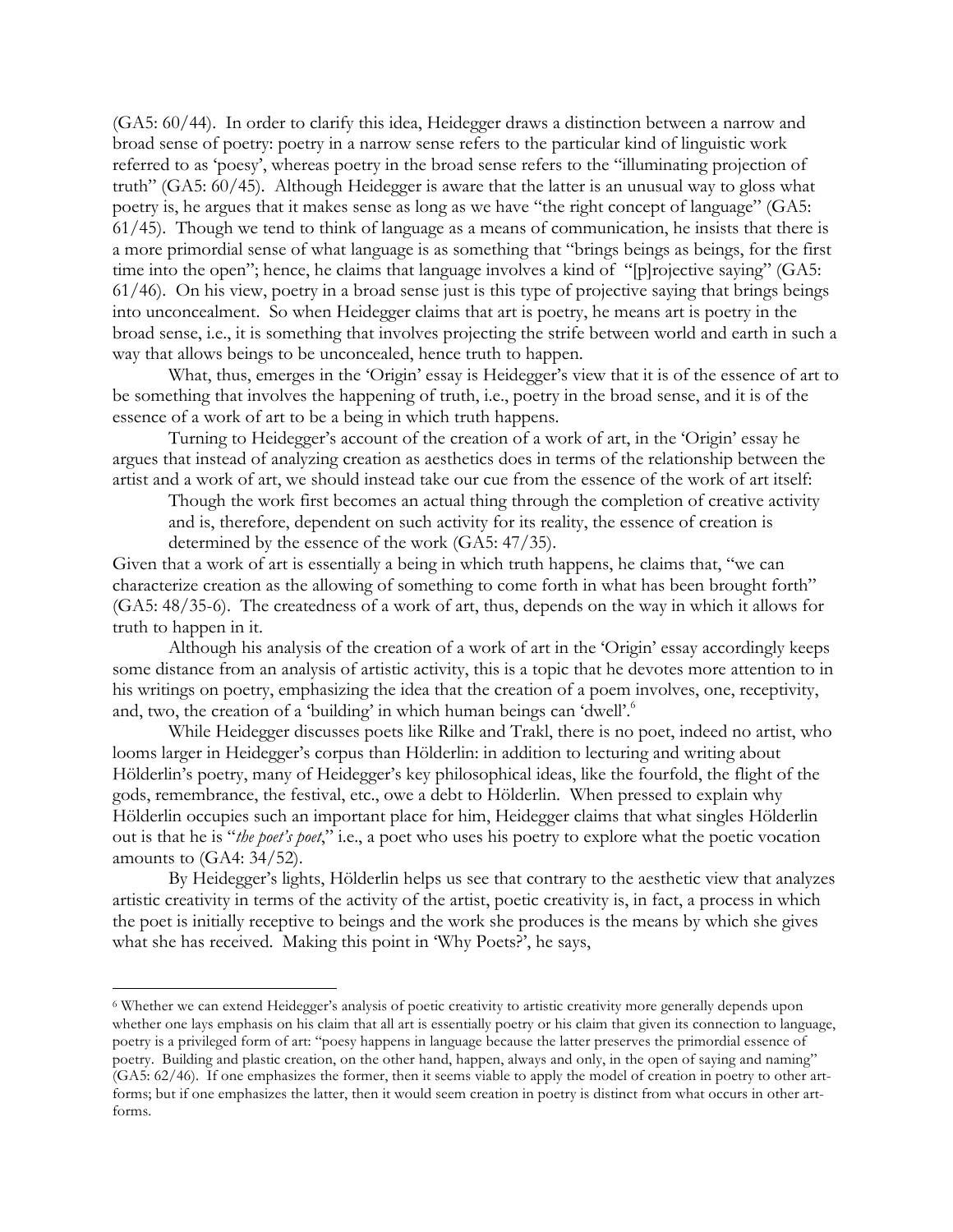Fashion means: create or retrieve [*Schaffen bedeutet schöpfen*]. To retrieve from a source means to take in what rises up and to bring away what has been received…. [It] manufactures nothing. It receives and gives what it has received (GA5: 298/224).

As he tends to make this point in his later philosophy, the poet should let herself be appropriated [*vereignet*] by an appropriative event [*Ereignis*]. At times, he identifies this appropriative event as the summons of language that itself speaks and of the fourfold of earth, sky, divinities, and mortals. However, a significant strain in his thought indicates that poets can also be receptive to issues that pertain to the modern technological era. This is the topic of 'Why Poets?', an essay that takes its cue from Hölderlin's question, "*and why poets in a desolate* [dürftiger] *time*?" (GA5: 269/200).

Following Hölderlin, Heidegger suggests that what characterizes the modern 'desolate time' is the "default of God": "a God no longer gathers men and things to himself visibly and unmistakably and from this gathering ordains world-history and man's stay within it" (GA5: 270/200). Instead of having a God or gods to give things value, Heidegger claims that under the sway of technology, we take everything to be under the rule of the human will. Though we are desolate, Heidegger indicates that most of us are no longer able even to experience this: we tend to be so enveloped in technology that we no longer recognize that there is something lacking in the modern world. By contrast, he argues that some modern poets are sensitive to the 'abyss' of the modern era, as well as to the "track of the fugitive gods" (GA5: 270/200, 272/202). For this reason, he says that, "To be a poet in a desolate time means: singing, to attend to the track of the fugitive gods" (GA5: 272/202). By being responsive to and then singing about the fugitive gods, Heidegger thinks that poets can illuminate the danger of living in in the era of technology.

In addition to receptivity being an important component of poetic creativity, Heidegger argues that the poet creates a space, a 'building', in which she allows beings to exist in accordance with their own essence. This is an idea that emerges in his discussion of the concepts 'building' and 'dwelling' in his essays 'Building Dwelling Thinking' (1951) and '…Poetically Man Dwells…'. Heidegger draws the idea of dwelling from Hölderlin's line, "*poetically man dwells upon the earth*" and he claims that dwelling constitutes the "basic character of human existence" and the "manner in which mortals are on the earth" (GA7: 191/PLT 211, GA7: 193/PLT 213, GA7: 150/PLT 146). More specifically, he says that dwelling involves '*schonen*', which is translated as 'to spare' and 'to preserve' (GA7: 151/PLT 147). His idea is that dwelling is something that 'leaves' things to exist in their own nature, indeed, 'safeguards' and 'protects' them from any tendency to dominate them (GA7: 151/PLT 147). He identifies these things as the fourfold and asserts that dwelling involves the way in which we, as mortals, "preserve [*schonen*] the fourfold in its essential being" (GA7: 152/PLT 148). That is to say, unlike in technology when human beings assert their command over everything, in dwelling human beings allow earth, sky, divinities, and mortals to be as they are.

Though dwelling is the basic character of human existence, Heidegger maintains that, "poetry is what really lets us dwell" because it provides us with a 'building' in which we can dwell (GA7: 193/PLT 213). By 'building' in this context he does not mean a physical structure like a house, but rather a 'location' that both "*admits* the fourfold and… *installs* the fourfold" (GA7: 156/PLT 155). It is in this building that, he thinks, human beings can dwell because it is a space that encourages us to let beings exist in accordance with their own essence.

In sum, Heidegger views the creation of a work of art as something that involves allowing truth to happen and the poet's (and perhaps other artist's) contribution to this depends on her responsiveness to beings and her ability to give what she has received in the 'building' that is her poetry.

The final area to discuss is Heidegger's view of the appreciation of a work of art. According to Heidegger, there are two key characteristics of our appreciation of a work of art: preservation and displacement. Although we tend to associate preservation with what a curator does, Heidegger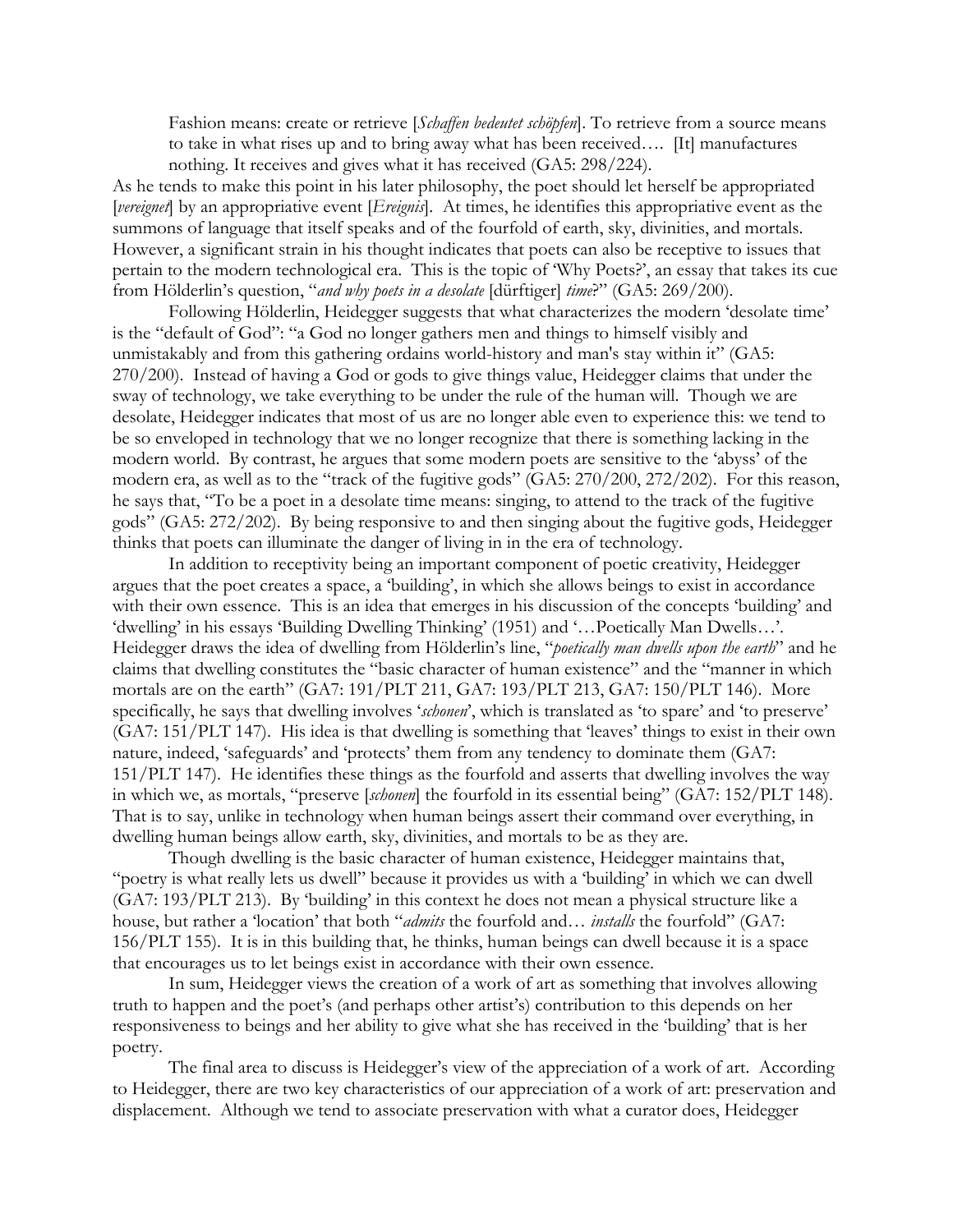conceives of preservation as something that involves "allowing the work to be a work", i.e., allowing the work to disclose beings to us in accordance with their own essence (GA5: 54/40). He claims that this sort of preservation requires a distinctive kind of willing and knowing:

Willing [in this context] is the sober resoluteness [*Ent-schlossenheit*] of that existential selftranscendence which exposes itself to the openness of beings as it is set into the work…. As knowing, preservation of the work is the sober standing-within the awesomeness of the truth that happens in the work (GA5: 55/41).

Thus, in order to preserve a work of art, we must both will to remain open to beings that transcend us and engage in the kind of knowing that involves standing within the truth that happens.

Moreover, when we preserve or dwell in a work in this way, Heidegger claims that the work will have a powerful effect on us, displacing us from our ordinary way of looking and things and disclosing things to us in a new light:

[the work will] carry us into the openness [of beings] and, at the same time, out of the realm of the usual. To submit to this displacement means: to transform all familiar relations to world and to earth, and henceforth to restrain all usual doing and prizing, knowing and looking, in order to dwell within the truth that is happening in the work (GA5: 54/40).

Far from our response to art, then, being a matter of aesthetic experience of pleasure, Heidegger suggests that when we are appropriately responsive to a work of art, we break away from what is familiar and come to dwell in the 'extraordinary', i.e., in the way in which truth happens in a work of art (GA5: 54/40). This, in turn, is something Heidegger thinks can be of decisive historical significance, as it answers our absolute need to understand the truth of beings.

*References in Heidegger*: GA4 GA5: 1-74/1-56, 75/57, 269-320/200-241 GA7: 35-6/QCT34-5, 39/QCT 156, 145-164/PLT 141-160, 191-208/PLT 209-227 GA12: 31-78/159-198, 79-146/1-54 GA39 GA40:140/IM 136 GA43/N1 GA52 GA53 GA75

*Further Reading*: Derrida, Jacques (1987). *The Truth in Painting*. Chicago: University of Chicago Press.

Dreyfus, Hubert (2005). "Heidegger's Ontology of Art" in H. L. Dreyfus and M. A. Wrathall (eds.), *A Companion to Heidegger*. Oxford: Blackwell.

Harries, Karsten (2009). *Art Matters: A Critical Commentary on Heidegger's* "The Origin of the Work of Art." *Contributions to Phenomenology*, vol. 57. New York: Springer.

Pippin, Robert (2013). *After the Beautiful*. Chicago: University of Chicago Press: Chapter Four.

Pöggeler, Otto (1972). *Philosophie und Politik bei Heidegger*. Freiburg: Alber. –– (1994) *Der Denkweg Martin Heideggers*, 4th ed. Stuttgart: Neske.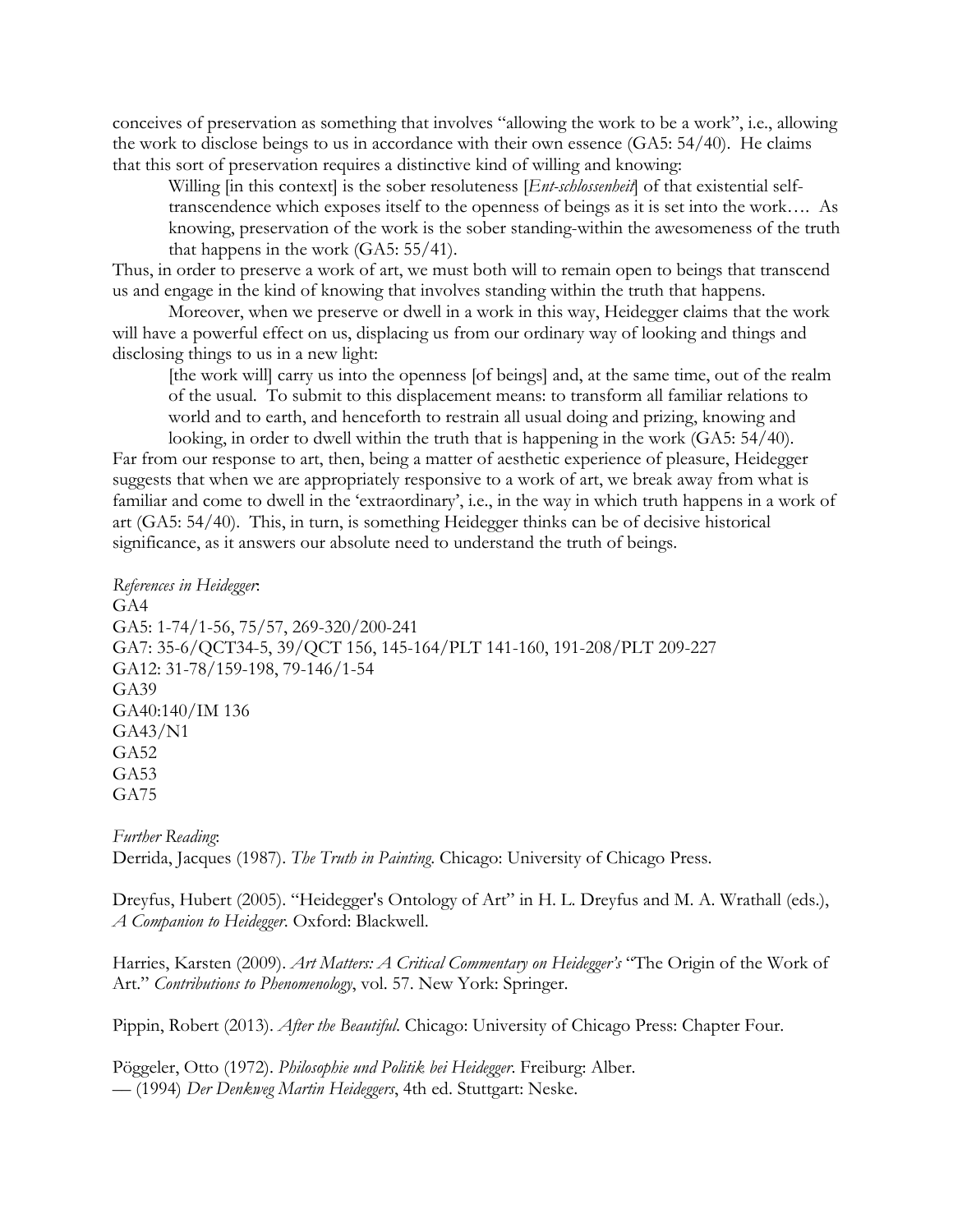–– (1994) "Heidegger on Art" in K. Harries and C. Jamme (eds.), *Martin Heidegger: Politics, Art, and Technology*. New York: Holmes & Meier.

Richardson, John (2012). *Heidegger*. London: Routledge.

Schapiro, Meyer (1968). "The Still Life as a Personal Object—A Note on Heidegger and van Gogh" in Schapiro (1994), *Theory and Philosophy of Art: Style, Artist, and Society*. New York: George Braziller. –––(1994) "Further Notes on Heidegger and van Gogh" in Schapiro, *Theory and Philosophy of Art: Style, Artist, and Society*. New York: George Braziller.

Sharr, Adam (2007). *Heidegger for Architects*. London: Routledge.

Thomson, Iain (2011). *Heidegger, Art, and Postmodernity*. Cambridge: Cambridge University Press.

Torsen, Ingvild (2014). "What was Abstract Art? (From the Point of View of Heidegger)." *Journal of Aesthetics and Art Criticism*, 72.3: 291-302.

Young, Julian (2001). *Heidegger's Philosophy of Art*. Cambridge: Cambridge University Press.

## **2.** *Riß***, Rift, Design**

Heidegger defines '*Riß*' as the 'rift' or 'design' that unifies the strife between world and earth and is manifest through the figure [*Gestalt*] of a work of art. His analysis of *Riß*, in turn, plays an important role in his account of what is required in order for truth to happen in art and for a work to be created.

Heidegger discusses the notion of '*Riß*' in the 'Origin of the Work of Art' in the context of discussing the strife between world and earth. In this essay, he characterizes a world as what belongs to a historical people, e.g., the world of ancient Greece or the Middle Ages, and he claims that it is what 'opens' or 'clears' the "relations and paths" for that people, which give their lives meaning and shape their destiny (GA5: 28/21). As he makes this point, "The world is the selfopening openness of the broad paths of simple and essential decisions in the destiny of a historical people" (GA5: 35/26). By contrast, Heidegger maintains that the earth is not dependent upon us, but rather is something that arises out of itself. Indeed, he claims that it is something that is closed off to human understanding: "It shows itself only when it remains undisclosed and unexplained. Earth shatters every attempt to penetrate it" (GA5: 34/25). For this reason, he describes earth as something that is 'self-closing' and 'self-secluding' (GA5: 35/26, 34/25).

Given that world is what opens up a space of human meaning and earth is what closes itself off from us, Heidegger claims that the two are "essentially different"; however, he also insists that world and earth are "never separated from one another" because "[w]orld is grounded on earth, and earth rises up through world" (GA5: 35/26). In cashing out the relationship between the two, he argues that they do not relate to one another in the "empty unity of opposites unconcerned with one another"; instead, they relate to one another as two opponents in a fight (GA5: 35/26). Insofar as world and earth are thus locked in a struggle, he designates the relationship between the two as one of 'strife' (GA5: 35/26).

Heidegger introduces the term '*Riß*' in order to clarify what this strife involves. *Riß* carries the connotation of a 'rift' between two things; however, Heidegger claims that the rift between world and earth cannot be understood as a 'tear' or 'rupture' between the two. Instead, drawing on related terms like '*Grundriß*', '*Aufriß*', '*Umriß*' (which are translated as 'fundamental design', 'sketch',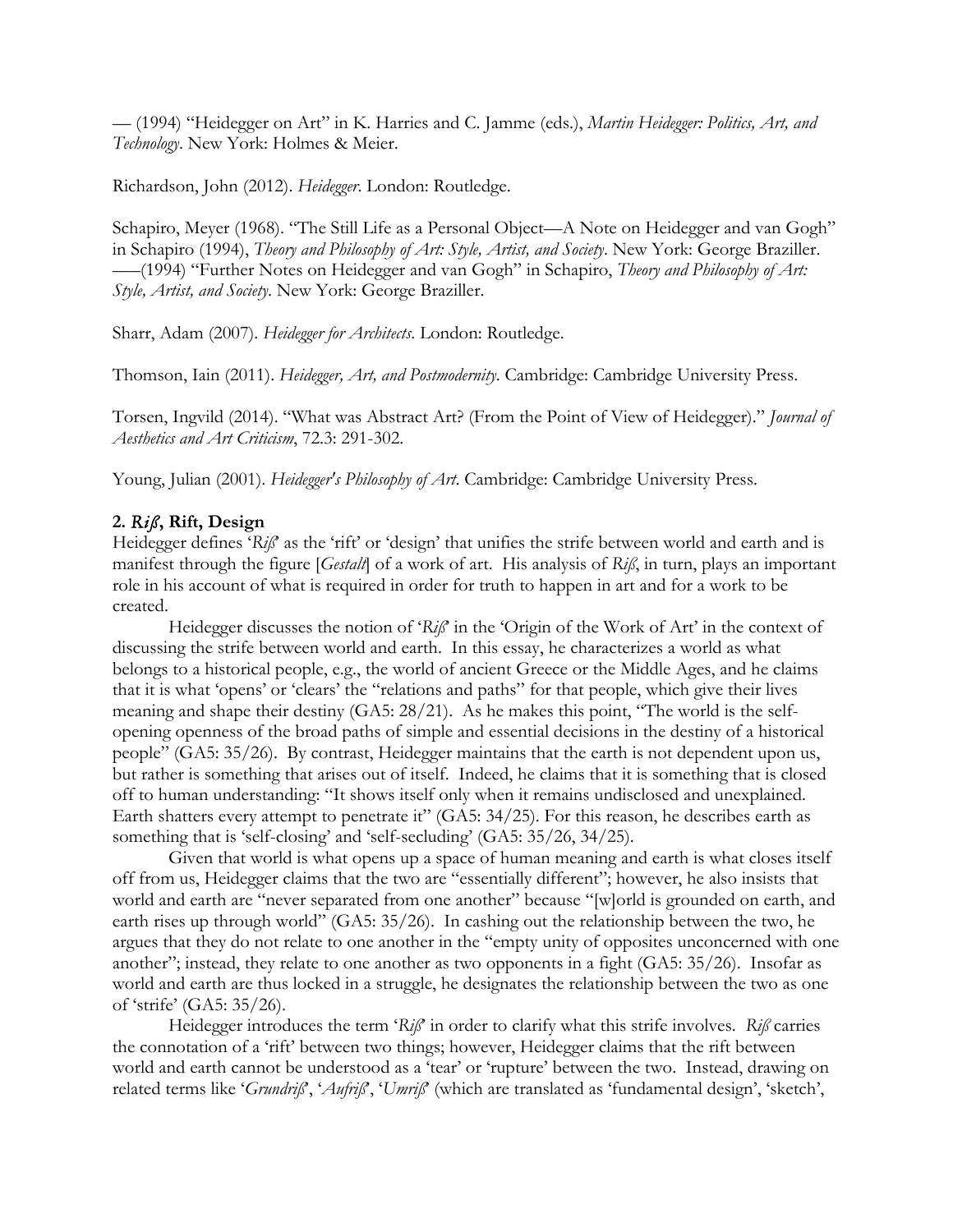and 'outline', respectively), he maintains that the rift between world and earth is a 'design' that binds the two together (GA5: 51/38). In his words,

The rift [*Riß*] carries the contestants into the source of their unity, their common ground. It is the fundamental design [*Grundriß*]. It is the outline sketch [*Auf-riß*]…. This design [*Riß*] does not allow the contestants to break apart. It brings the contest… into a shared outline [*Umriß*] (GA5: 51/38).

The *Riß* between world and earth is thus both a rift and a design that unifies them in their strife.

Furthermore, Heidegger asserts that the *Riß* is something that is "fixed in place" by means of the 'figure' [*Gestalt*] of a work of art (GA5: 51/38). As he says in the context of discussing Dürer's famous remark that "art is found in nature; whoever can wrest [*reißen*] her has it," "[w]rest [*reißen*] means here, to bring forth the rift and to seize [*reißen*] it with drawing pen and drawing board" (or presumably whatever one's preferred media is) (GA5: 58/43). According to Heidegger, the *Riß* is something that has to be brought forth in a work of art because this is what world and earth demand: whereas world requires that the *Riß* is something that has to be "set forth into the open" through some existing being, earth requires that it be "set itself back into the pull of the weight of the stone, into the dumb hardness of the wood, into the dark glow of colors" (GA5: 51/38). On his account, it is the figure of the work of art that accomplishes both of these things: it allows the *Riß* to be set into the earth, while at the same time opening it up to us.

One of the reasons Heidegger emphasizes the idea that the *Riß* between world and earth is fixed in place in the figure of the work of art is because he sees it as playing a pivotal role in the happening of truth, which is essential for art. According to Heidegger, truth happens "as the urstrife between clearing and concealment" and "as the contesting of the strife between world and earth" (GA5: 42/32, 45/33). However, he claims that in order for this happening to take place, truth must 'establish' itself in the 'open', i.e., there must be a particular being in which truth happens:

The openness of this open, i.e., truth, can only be what it is, namely *this* open, when and as long as it establishes itself in its open. In this open, therefore there must be a being in which the openness takes its stand and achieves constancy (GA5: 48/36).

Given that the *Riß* between world and earth is fixed into place in the figure of a work of art, Heidegger identifies the work of art as a being in which truth establishes itself. Hence his claim that, "The structured rift [*Riß*] is the jointure of the shining of truth" (GA5: 51/38).

Heidegger, in turn, uses this analysis of the relationship between *Riß*, truth, and figure to elucidate the 'created' nature of a work of art. Though the createdness of a work of art is usually analyzed just in terms of the relationship between an artist and her work, Heidegger says that, "The createdness of the work means: the fixing in place of truth in the figure. Figure is the structure [*Gefüge*] of the rift in its self-establishment" (GA5: 51/38). For Heidegger, creation is thus a process that involves the 'self-establishment' of the *Riß* in the figure of the work. For this reason, although he acknowledges that the artist is required for a work to become actual, he claims that, "the essence of creation is determined by the essence of the work" (GA5: 47/35).

*References in Heidegger*:

GA5: 51-3/38-40, 58/43, 60/45, 54/72 GA12: 24-9/PLT 201-6, GA12:60/183, 69/190, 185/90, 240/121

## **3.** *Anschauung***, Intuition**

Heidegger defines intuition in general as the seeing or apprehending of something that shows itself. He, in turn, delineates several species of intuition: sensory intuition, which is the apprehension of a something sensory; categorial intuition, which is the apprehension of something non-sensory; and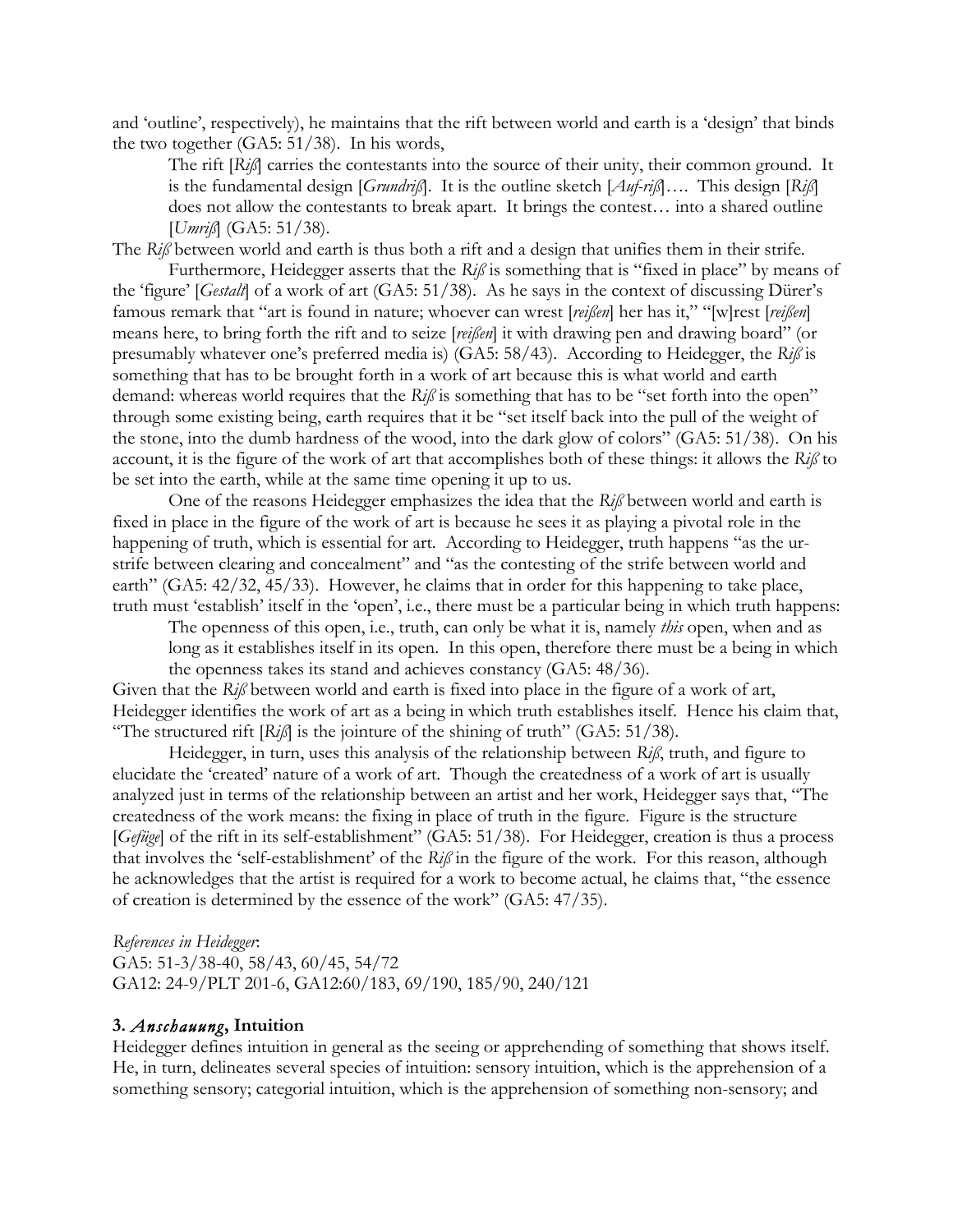hermeneutical intuition, which is the intuition a phenomenologist should use to apprehend and interpret phenomena.

Heidegger's analysis of intuition takes its cue from what he identifies as a dominant tradition in philosophy that privileges intuition as opposed to the intellect as the most original form of access to and knowledge we have of beings. As he characterizes this tradition in *The Basic Problems of Phenomenology*,

from antiquity to Kant and Hegel, intuition is the ideal of knowledge, the ideal of the apprehending of beings in general, and the concept of truth in knowledge is oriented to intuition (GA24:157-8/118, see also SZ 57, 96).

He takes this commitment to the primacy of intuition to be evident, for example, in the fact that the Greeks "define the mode of access to the extant [*Vorhandenen*] primarily as an *intuitive finding present*  [das *anschauende Vorfinden*]" and in Kant's claim that, "*intuition* is that… upon which all thought as a means is directed" (GA24: 154/109, GA3: 21/15).<sup>7</sup>

However, Heidegger claims that Husserl is to be credited with refining the notion of intuition in important ways by introducing a distinction between sensory and categorial intuition. As Heidegger presents Husserl's view in *History of the Concept of Time*, unlike most other thinkers in the tradition, Husserl recognizes that intuition is not an exclusively sensory act, but rather that intuition should be defined in a broad sense to encompass any act in which we apprehend an object, whether sensory or non-sensory. Thus, Husserl distinguishes between two different kinds of intuition: sensory intuition in which we apprehend sensory objects that are "bodily given" to us, e.g., a yellow chair, and categorial intuition in which we apprehend non-sensory or ideal objects, e.g., "'allness', 'number', 'subject', 'predicate', 'state of affairs', 'something'" (GA20: 64/47, 80/60). Although categorial intuitions are directed towards non-sensory objects, Heidegger points out that they are nevertheless 'founded' in sensory intuitions, e.g., they can make a state of affairs implicit in the sensory intuition explicit or they can use the sensory intuition as a basis upon which they can see something else categorial, like an idea or species (GA20: 81/60, 84/63). Furthermore, he emphasizes that categorial intuition is not an abstract act we occasionally engage in; rather, it "is invested in the most everyday of perceptions and in every experience," e.g., when we perceive something '*as*' something (GA20: 64/48, 91/67).

Heidegger's assessment of these historical approaches to intuition is two-fold. On the one hand, in *Being and Time* he is critical of the idea that intuition (or as it is sometimes translated 'beholding') represents our most primary and original way of accessing beings:

'Intuition' and 'thinking' are both derivatives of understanding, and already rather remote ones. Even the phenomenological 'intuitions of essence' is grounded in existential understanding (SZ 147).

For Heidegger, existential understanding is the sort of 'sight' [*Sicht*] that Dasein has which "lets entities which are accessible be encountered unconcealedly by themselves" and it is what grounds our original way of accessing beings, e.g., through the circumspection [*Umsicht*] that gives us access to ready-to-hand beings, solicitude [*Rücksicht*] that gives us access to other Dasein, and the sight that gives us access to Being as such (SZ 147, 146). By contrast, he claims that insofar as intuition involves merely "[l]ooking *at* something… of setting our sights towards what is present-at-hand" it is a derivative way of accessing beings (SZ 88).

On the other hand, Heidegger is more sympathetic to the idea that intuition is the foundation of the phenomenological method. To begin, he suggests that Husserl's discovery of categorial intuition is significant for three reasons. First, it reveals that there are acts in which we grasp ideal objects, which are not "constructs of… the subject" (GA20: 97/71). Second, it "paves

 <sup>7</sup> See GA3 and GA24 for Heidegger's extended interpretation of Kant's theory of intuition